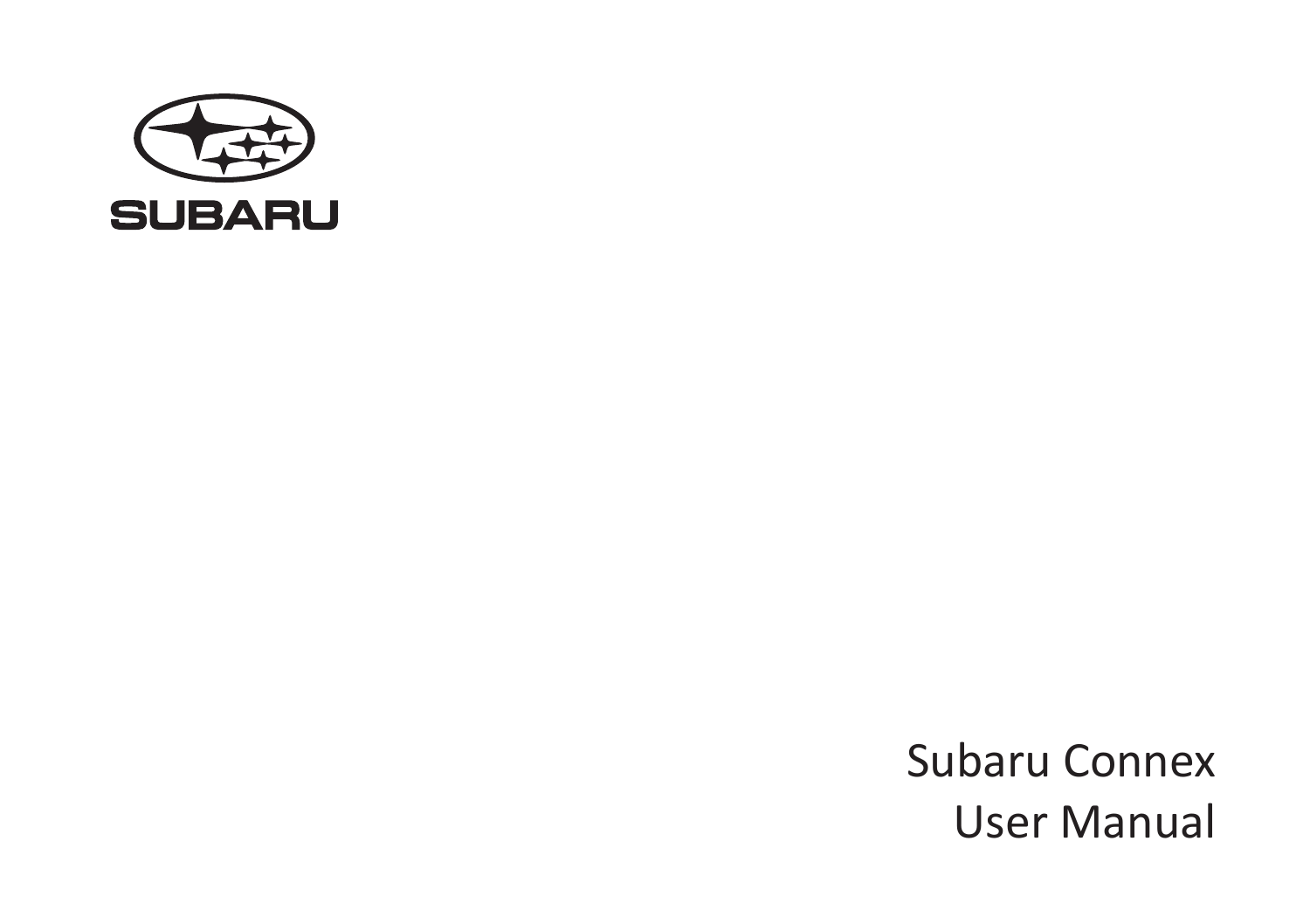### **Introducing Subaru Connex**

Your new Subaru is now even safer with **Subaru Connex**, a new system that detects a crash and automatically alerts our **24/7 control room** for quick emergency response.

In the event of theft, **Subaru Connex** also helps the police recover your vehicle.

**Subaru Connex** is a priceless lifeline during emergencies!





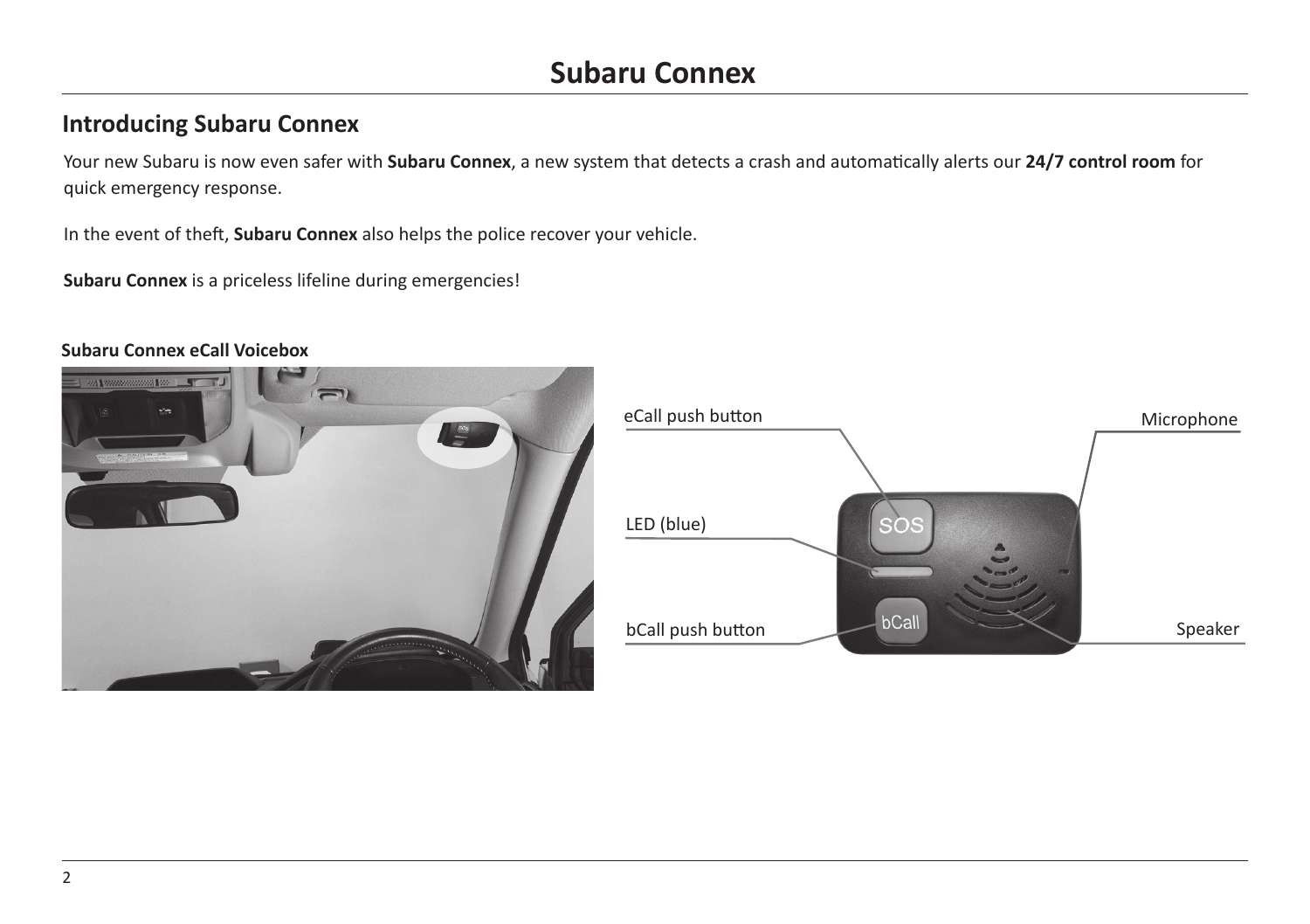### **Subaru Connex Services eCall Emergency Call System**

#### **My Connex Mobile App**

To access **Connex** services, download **"My Connex"** mobile app from App Store or Google Play.



Open **"My Connex"** app and sign in by entering your Login and Password which will be sent to you via SMS and email upon activation of your **Subaru Connex** system.



#### **Automatic accident alert & response**

In case of an accident, your Subaru will call our 24/7 Call centre (SOC) and provide details of the event - location of the vehicle, severity of the impact and crash speed, and necessary information.

- Our SOC advisor will respond promptly via the Voicebox in your Subaru if emergency assistance is required.
- If there is no response from the driver or occupants via the in-car voice box and the on-board system measures a high severity impact, SOC will then call MERS 999 to request for an Ambulance at the accident site.

#### **Enhanced roadside assistance (bCall)**

In case of a breakdown (e.g. minor accident, flat vehicle battery, tyre puncture etc.), press the bCall button (breakdown call) to talk to Subaru's Roadside Assist who will then send the necessary help to the vehicle's location.

#### **Enhanced emergency assistance (SOS)**

In case of a medical emergency (e.g. a heart attack, or if you witnessed an accident and someone needs help), press the SOS button to talk to our SOC to request for medical assistance.

Our SOC will contact MERS 999 to send the nearest ambulance to the vehicle's location as soon as possible.

#### **VIP Assist**

**For Ultimate Confidence, Care & Convenience, VIP Assist is offered exclusively for Subaru Connex customers** via auto/manual eCall and bCall button, which include:

- 1.Unlimited towing to a preferred authorised Subaru workshop, in case of flood, breakdown or accident.
- 2.FREE labour charge for on-site repair service (up to RM300 per incident).
- 3.Transport reimbursement in case of accident repair up to RM2,000 (when repaired at authorised Subaru workshop).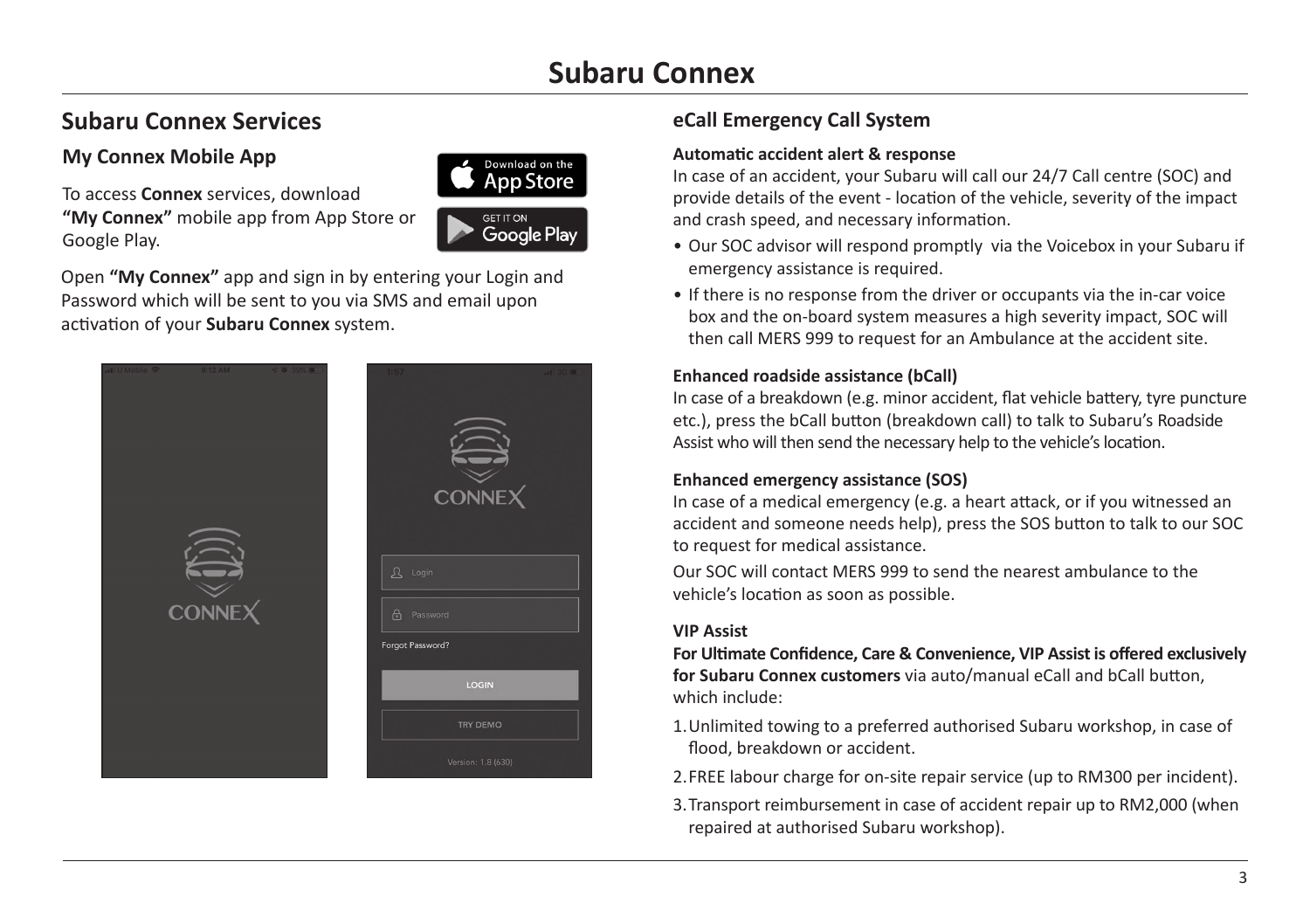# **Security Plus**



#### **Mobile app**

| Service profile                   | Account, User, Vehicle                                                                                                                                               |  |  |
|-----------------------------------|----------------------------------------------------------------------------------------------------------------------------------------------------------------------|--|--|
| Smart alarm                       | Set up Smart alarm where your vehicle should not be driven. If the ignition is switched ON or vehicle is towed, you will be<br>alerted (push notification and email) |  |  |
| Car status                        | Check vehicle battery voltage, device battery voltage, ignition ON or OFF, driving or parked                                                                         |  |  |
| Vehicle battery low alert         | If the battery voltage is low, you will be alerted (push notification and email)                                                                                     |  |  |
| <b>Phone button</b>               | For SOS, bCall, report theft and customer service                                                                                                                    |  |  |
| Speed alert set-up                | Set a speed limit for your vehicle and receive an alert if the vehicle exceeds it (push notification and email)                                                      |  |  |
| Service & maintenance reminder    | Set service due reminder and select service centre                                                                                                                   |  |  |
| Add cars                          | Access all cars fitted with Subaru Connex with the same app                                                                                                          |  |  |
| <b>Real-time tracking</b>         | If the vehicle is driven when it should not be, you can track it in real-time (Google Maps with real-time traffic information)                                       |  |  |
| <b>Automatic vehicle location</b> | Last parked address                                                                                                                                                  |  |  |
| <b>Driving score</b>              | Individual driver profiling and scoring on how your Subaru is driven                                                                                                 |  |  |
| Trip review                       | Check your previous trips and drive rating. Unwanted trips can be deleted                                                                                            |  |  |
| <b>Notifications</b>              | Alerts and events reminder - e.g. service reminder from branch service centre (push notification and email)                                                          |  |  |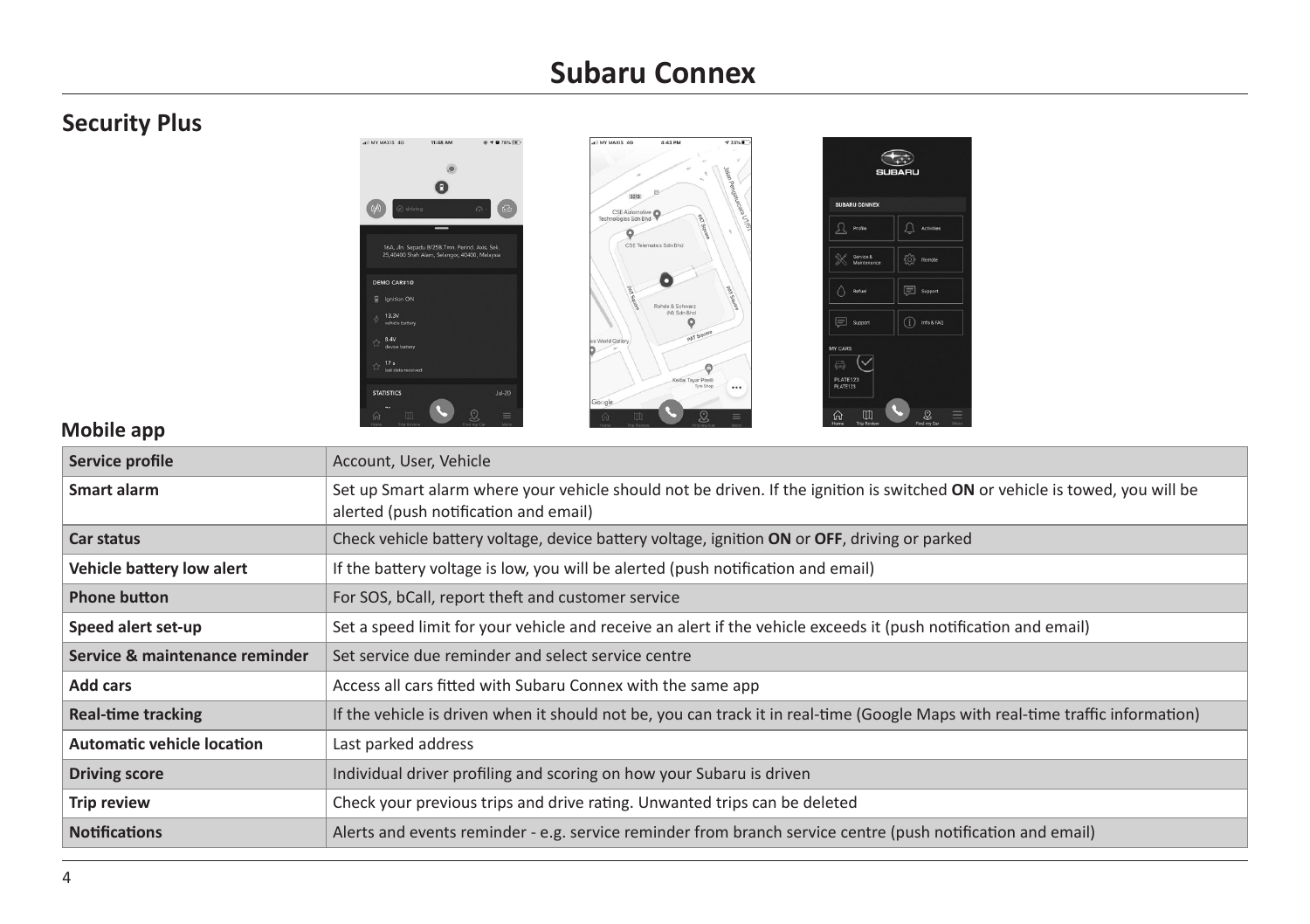#### **Stolen vehicle recovery**





#### **Terms and Conditions**

#### **1. Stolen Vehicle Recovery (SVR) and Emergency (eCall) Services**

- If vehicle is stolen, press **"Call"** button on your Connex mobile app. Tap **"Report Car Theft**" to speak to our Secure Operations Centre (SOC) Consultant. Upon verification, our SOC Consultant will then activate stolen vehicle tracking process on your vehicle.

Alternatively, you may call **03-5888 0001** to reach us directly. SOC will be working with the Police to recover the stolen vehicle. We do not guarantee recovery as it is dependent on the sole discretion of the Police and many other factors.

- Our system is designed to perform periodical automatic health checks. In case of a health check failure alert or low battery alerts, you will receive a push/email notification. Upon receiving the push/email notification, you are required to call our SOC at **+603 5888 0000**  soonest possible to make arrangements for your vehicle to be checked as soon as possible. Any delays to troubleshoot the units may affect the provision of SVR and/or eCall services.
- In case of automatic theft alerts generated from the telematics device in your vehicle (e.g. device sabotage or battery disconnect), you will be alerted via push/email notification. Please check if your vehicle is safe with the Connex app. Tap **"Report Car Theft"** and speak to our SOC if your vehicle is stolen.
- **Emergency Call (eCall)** service is provided through MERS 999. The service level is dependent on MERS 999 and the availability of the ambulance service from the nearest hospital to the accident site.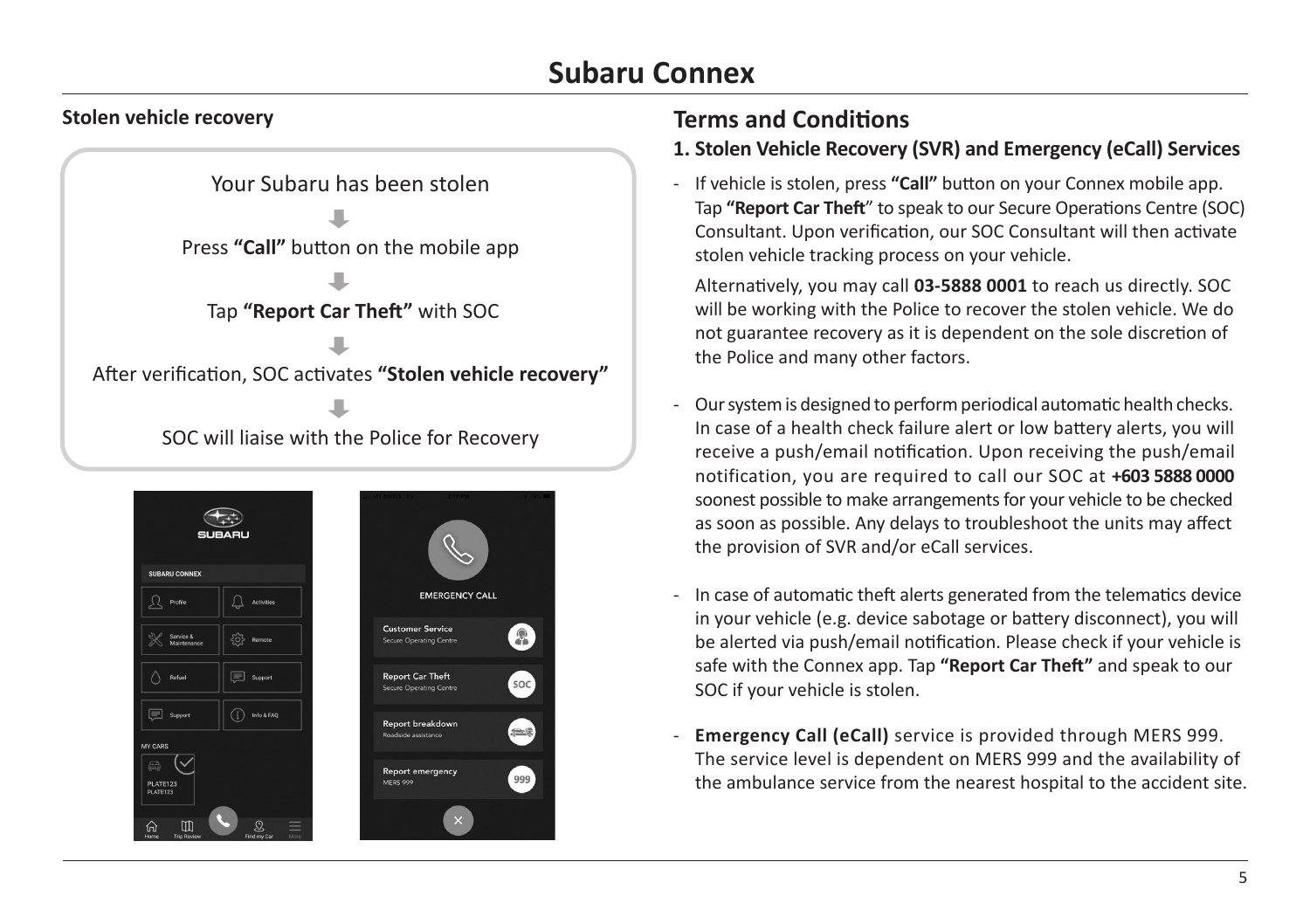### **2. VIP Assist**

VIP Assist is applicable to both auto/manual eCall and bCall services. The terms and conditions are as follow:

| Unlimited Towing               | In the event of flood, breakdown or accident, we will arrange for towing services to<br>any authorised Subaru service centre (within Peninsular Malaysia, Sabah & Sarawak<br>respectively). However, towing charges will apply if towed to a non authorised Subaru<br>outlet.                | <b>Unlimited Mileage</b>               |
|--------------------------------|----------------------------------------------------------------------------------------------------------------------------------------------------------------------------------------------------------------------------------------------------------------------------------------------|----------------------------------------|
| <b>On-Site Repairs</b>         | Battery jump start/replacement, tyre replacement or fuel delivery (Fee is only for<br>labour. Parts including fuel if required will be borne by subscriber).                                                                                                                                 | Up to <b>RM300</b> per incident        |
| <b>Transport Reimbursement</b> | In the unfortunate event of an accident and your vehicle is getting the repairs done<br>at an authorised Subaru outlet, Subaru Connex service provider will bear the cost of<br>alternative transport during the repair period.<br>A daily sub-limit of RM200 and RM1,000 per event applies. | Up to RM2,000 per<br>subscription year |
|                                | 1. To initiate claims, please call our SOC at 03-5888 0000 for assistance and guidance.                                                                                                                                                                                                      |                                        |
|                                | 2. Claims must be made within 2 months from the incident date.                                                                                                                                                                                                                               |                                        |
|                                | Alternative transport includes e-hailing, car-sharing, car rental or taxi.                                                                                                                                                                                                                   |                                        |

#### *i* **Note**

1. In the event when towing service is required, the road condition to the vehicle location must be accessible.

2. Towing service will not be available when vehicle is on a road that is not a gazetted road.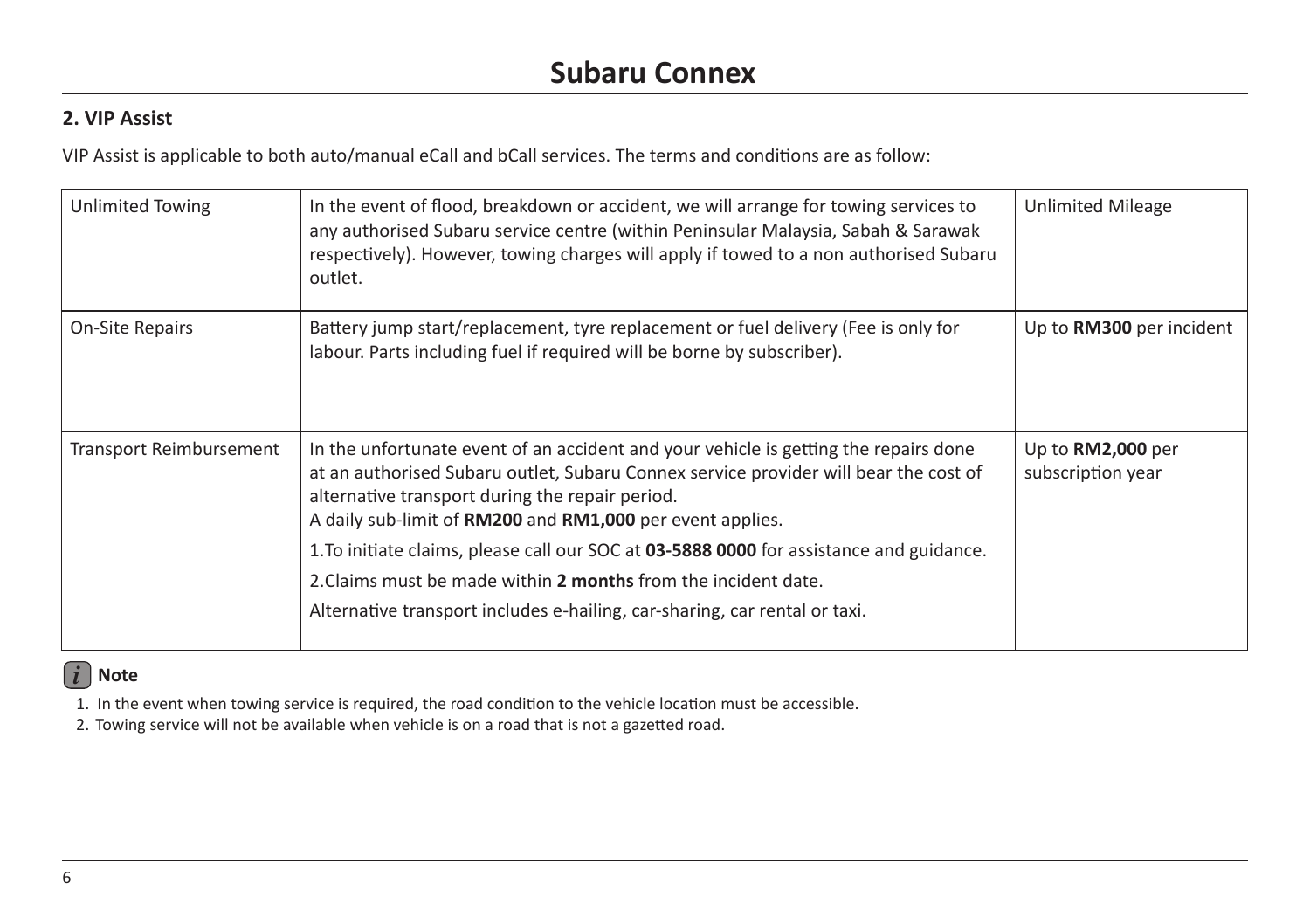### **Subscription Renewal**

Your package includes 1-year service effective from the date of your service activation. A reminder will be sent to you 1 month before the end of your service.

Please call **SOC** at **+603 5888 0000** to renew your subscription directly.

### **Change of Details**

Should any of your personal details change, please call our SOC.

**Ownership transfer** - you would like to transfer ownership of the vehicle with the system to a new owner.

**Mobile phone change** - if you change your registered mobile number, please call SOC to update your new number into the system.

# *i* **Note**

The information may be subject to change without prior notice.

### **Warranty**

3 years from the date of your vehicle registration or 100,000km (whichever comes first). The warranty is only valid for faults to parts due to manufacturing defects.

#### **User Privacy**

Access to the vehicle information can only be carried out through the smartphone application with owner's unique Login number and Password.

#### **Services**

Availability of the services provided are subject to the telco network coverage.